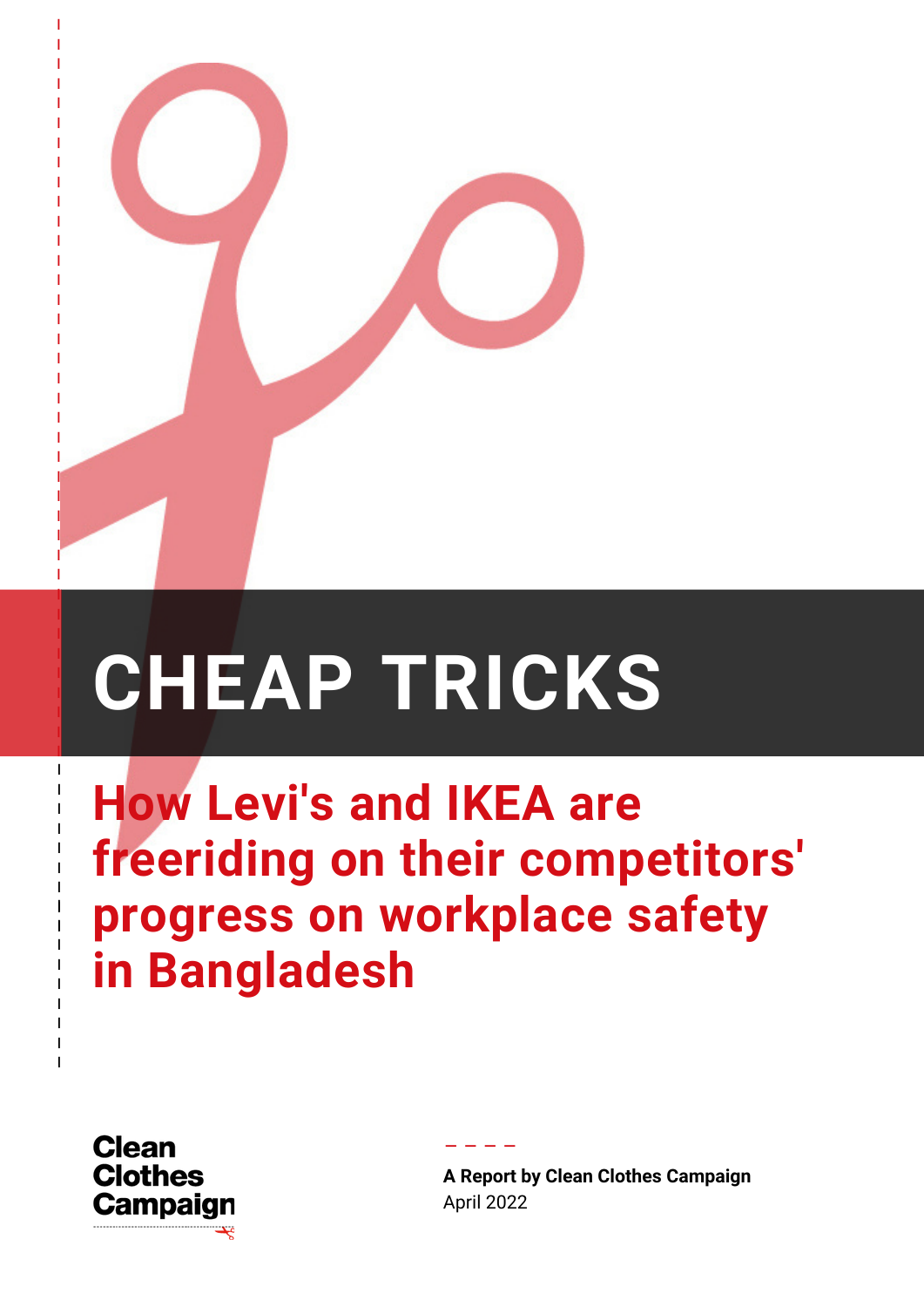## **Introduction**

Nine years ago on 24 April, the Rana Plaza building collapsed in Bangladesh, killing at least 1,138 people, most of them garment workers who worked in one of the five factories in the eight-storey building.

This preventable tragedy led to the creation of the Accord on Fire and Building Safety in Bangladesh: a legally binding and enforceable programme between unions and brands to make factories safer in Bangladesh. Nine years on, the programme is in its third iteration, as the International Accord for Health and Safety in the Textile and Garment Sector. Many leading brands who source from Bangladesh however have failed to join over the past years, including IKEA and Levi's, two companies who particularly pride themselves on ethical business practices.

While these brands refuse to pay into the programme, new research by Clean Clothes Campaign and Future In Our Hands (Norway) reveals that non-signing brands are freeriding on the efforts of the Accord by sourcing from factories that have been improved by it –profiting off the work of signatory brands, such as H&M, Lidl, and Primark. Levi's and IKEA are amongst brands that have refused to sign this binding agreement, saying that their own systems are sufficiently addressing safety issues in their supply chain. This research into the [inspection reports and Corrective Action Plans](https://bangladeshaccord.org/factories) (CAPs) of factories supplying both brands shows, however, that IKEA and Levi's had failed to ensure safe working conditions in their supplier factories prior to the formation of the Accord and, after the factories became covered by the Accord due to participation in the Accord by other buyers at those factories, IKEA and Levi's have been freeriding on safety repairs and renovations completed as a result of the Accord's time-bound, mandatory corrective action plans.

#### **Background**

The International Accord for Health and Safety in the Textile and Garment Industry took effect on 1 September 2021 (full text [here](https://img1.wsimg.com/blobby/go/7b3bb7ce-48dc-42c3-8e58-e961b9604003/downloads/1%20September%20-%20International%20Accord%20on%20Health%20a.pdf?ver=1642152527026)). It is a legally binding programme which brands and retailers can sign to ensure that garment factories in their supply chain are made safe. Currently the Accord only has a programme in Bangladesh, but it has committed to expand to other countries soon. As of 22 April 2022, [171 brands have](https://internationalaccord.org/signatories) [signed on to the Accord,](https://internationalaccord.org/signatories) many of them leaders in the garment industry.

The Accord makes factories safer by conducting factory inspections and overseeing the remediation of identified fire, electrical, and building safety hazards; running a Safety Training programme for workers and joint worker-

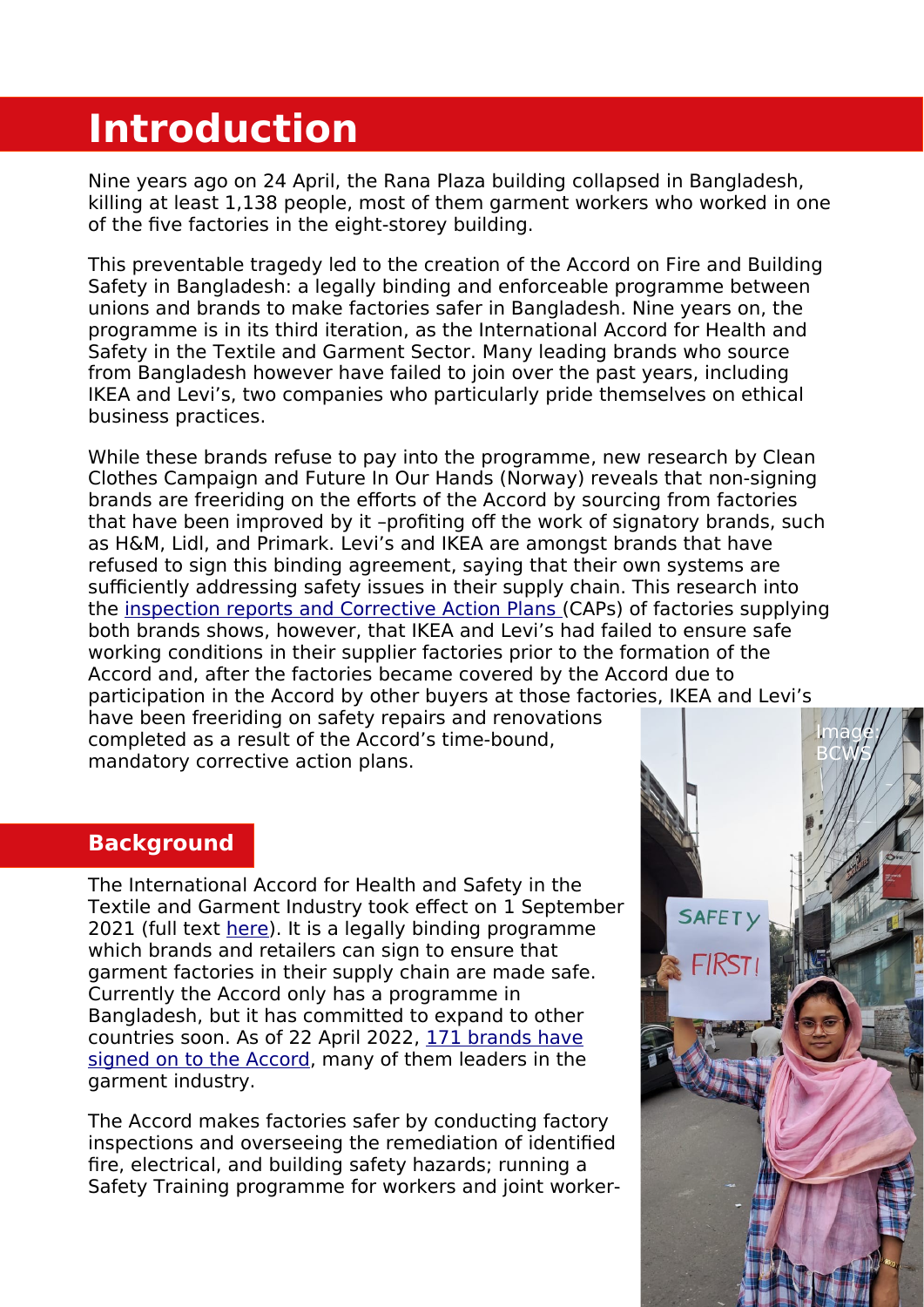management Safety Committees at covered factories; and providing workers and their trade unions with an independent Occupational Health and Safety complaints mechanism. Key to the Accord's effectiveness is its legally binding nature, which can be enforced at the factory level and at the brand level. All Accord signatory companies are required to comply with the Accord's provisions, including requiring their suppliers to participate in the inspection and remediation programme as well as in the worker empowerment programme, and ensuring that remediation at their suppliers is financially feasible. The shared commitment means that brands can effectively use their collective leverage to advance workplace safety.

#### **Why is it a problem that brands refuse to sign the Accord and instead freeride on their competitors?**

Brands which are freeriding on the Accord's efforts source from factories which are covered by the Accord but fail to contribute to the programme by becoming a member. This means that they are buying from factories where there are regular inspections and time-bound remediation plans, as well as an accessible complaint mechanism, without contributing to this system. Following the correction of safety hazards at their suppliers, they face less risk of having their image damaged by being confronted with a major safety incident or exposé of unsafe working conditions in these factories, but they themselves have done nothing to support the programme that made these improvements possible.

The Accord can only be effective when brands contribute to the Accord, both financially and also in terms of combining leverage to remediate hazards and prevent catastrophes. Non-signatories, including freeriders who source from Accord factories without paying, undermine the power of joint leverage. They fail to contribute to the safety of these factories by not only not giving any financial guarantees to these factory owners to ensure they can carry out the needed safety remediations, but also will not threaten to withdraw production if the factory owner refuses to make mandated improvements, which is one of the ways in which the Accord has been successful in compelling change.

It also means that these brands are failing to give the Accord – a groundbreaking initiative in the industry meant to prevent the recurrence of the industry's greatest ever tragedy – their political backing. Each individual brand signing on can encourage their competitors to sign as well, while not signing can cause other non-signatory brands to feel safe in their choice. Not being part of the Accord also gives the signal to Bangladeshi factory owners that the Accord programme is not equally important to all of their buyers. It withdraws support from a tremendously successful model that has made significant changes in the industry and has undoubtedly saved hundreds of lives.

Non-signatory brands that source from Accord factories will not be informed by the Accord in the same way as signatories on progress, implementation, and possible problems. This means that they do not have access to the information necessary to take immediate action and adequately to solve safety hazards at hand. Thereby, by refusing to sign the Accord, brands like IKEA and Levi's weaken the effectiveness of Accord's procedures and actions, including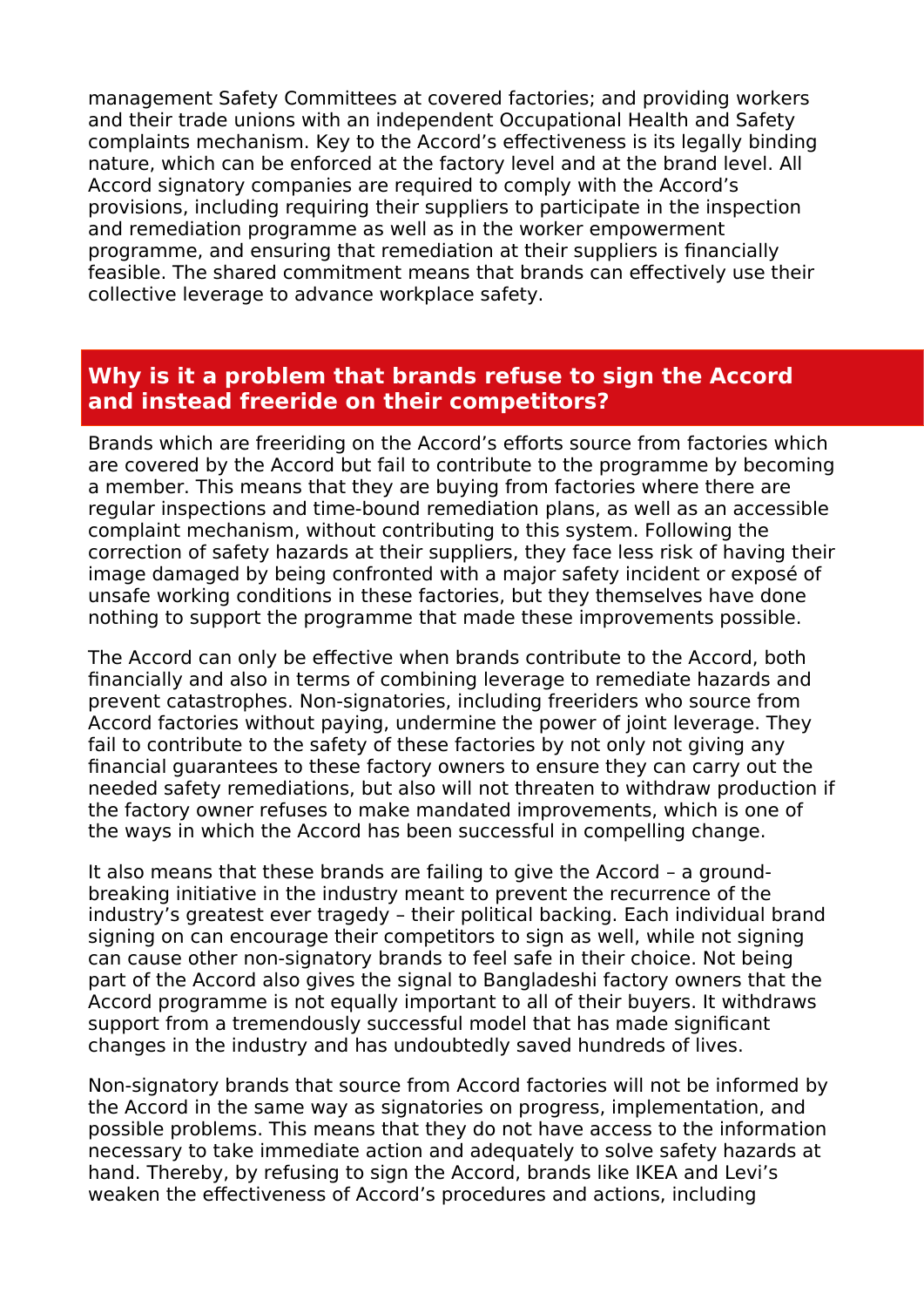immediate evacuations or relocations, as well as the escalation procedure. This may lead to situations where the brand is sourcing from a factory that is so unsafe and resistant to change that it is terminated by the Accord.

Many brands sourcing from Bangladesh freeride on the efforts of competitor brands which joined the Accord by buying from the same factories. Some brands even go as far as sourcing exclusively from Accord-covered factories, because they know these factories are safer and thereby acknowledge the power of the programme, yet without committing the political and financial capital of joining the Accord. In March 2021, journalist Alden Wicker [revealed](https://www.businessoffashion.com/articles/sustainability/brands-say-they-want-to-keep-workers-safe-not-all-are-willing-to-pay-for-it/) that US retailer Walmart has an internal policy that it only sources from factories that are inspected by the Accord, even though it has consistently [refused to join](https://cleanclothes.org/file-repository/resources-background-history-gap-and-walmart-bangladesh/view) the initiative and even put considerable efforts into creating [weaker alternatives.](https://cleanclothes.org/news/2013/07/10/safety-scheme-gap-and-walmart) Similarly, in 2018 German outdoor clothing brand [Jack](https://www.jack-wolfskin.com/2018-04-26-Bangladesch.html)  [Wolfskin](https://www.jack-wolfskin.com/2018-04-26-Bangladesch.html) published a statement in which they professed to only source from Accord-covered factories, yet without contributing to its work by becoming a member.

Not all brands are as brazen in their freeriding as these two, but every brand that decides to source from an Accord-covered factory and makes their competitors pay the price is weakening the system and profiting off the efforts of others. In that sense one could ask whether Levi's is the Walmart of denim and whether IKEA's PR about creating safe havens really only applies to their customers.

## **IKEA**

Unlike dozens of other brands and retailers, IKEA has refused to publicly disclose the names and addresses of the factories that make its products. Shipping records, however, reveal that IKEA sources its home textiles from several factories in Bangladesh and other high-risk countries like Pakistan. The Clean Clothes Campaign and Future In Our Hands have called upon IKEA to sign the Accord since the agreement expanded to include home textile production in 2018. Since then, IKEA has continuously maintained that its own code of conduct, called the IKEA Way or *IWAY*, is equally effective, or even more effective, in making factories safe. To our knowledge, IWAY has no independent oversight, no enforceability, no worker participation, and no transparency. IKEA is literally doing things "its way": it is checking itself whether it lives up to its own standards, and will tell no one if it does not. The company has repeatedly, through media interviews, on social media, and in verbal and written communication, tried to create the impression that the company's code of conduct, IWAY, safeguards factories at least as well, or even better than, the Accord.

A [2020 report](https://www.workersrights.org/research-report/to-create-a-better-everyday-life-for-some-people/) by the Worker Rights Consortium, however, showed that working conditions and safety in the three identified non-Accord covered factories that IKEA sourced from were very poor and included health risks such as excessive temperatures, mandatory and excessive overtime, lack of emergency exits, and improper worker safety training (p.18-24).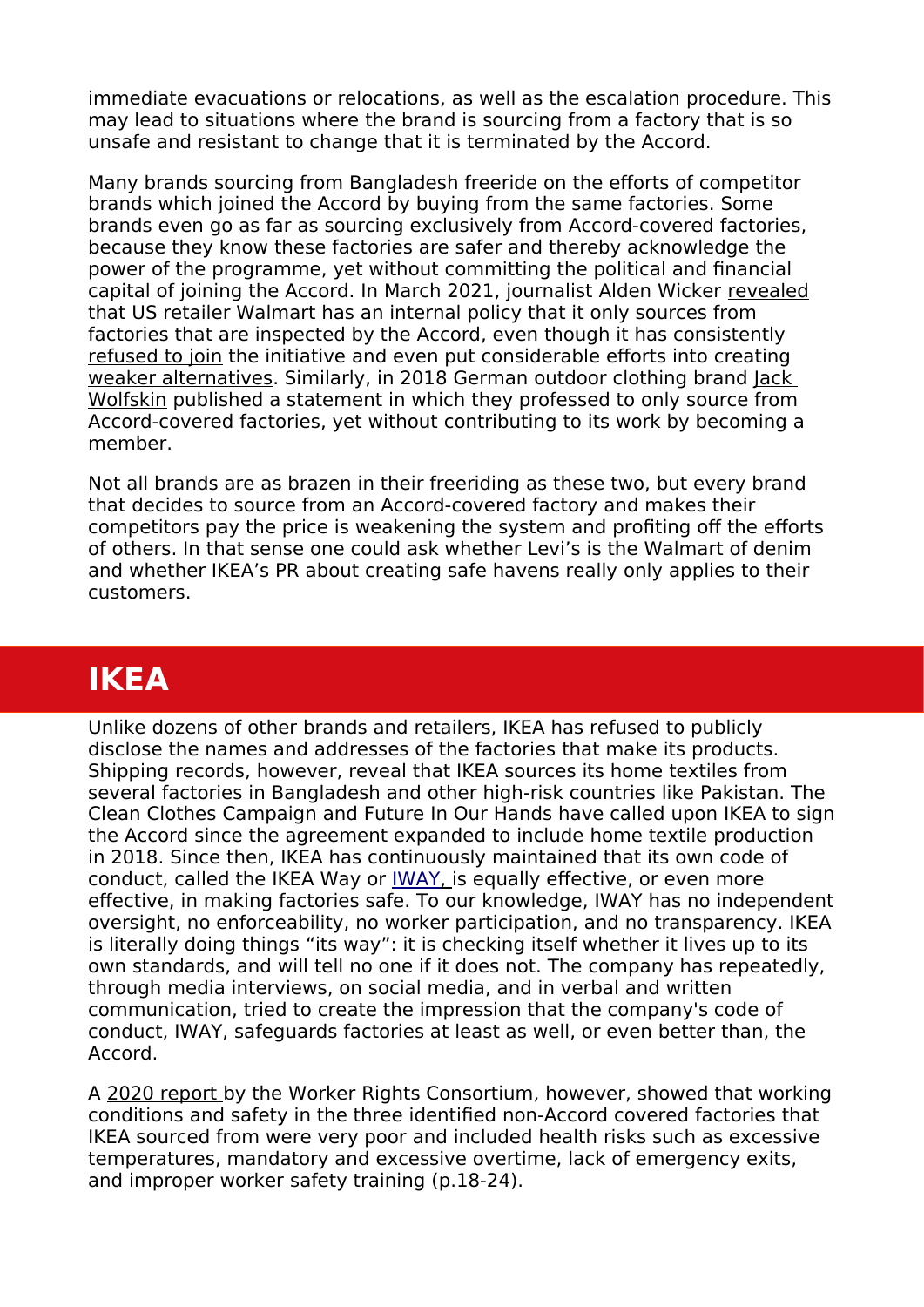The situation is better in two IKEA supplier factories that we were able to identify, based on shipping records, which fall under the Accord. We have, however, little proof that IKEA has done much at all to compel the correction of safety hazards at those factories and all signs point to the fact that IKEA has been saving money on the cost of safety by freeriding on the efforts of other brands.

#### **IKEA supplier Zaber & Zubair Fabrics Ltd.**

In the Zaber & Zubair factory, IKEA produces bath towels, hand towels, washing cloths, and similar products. Historical import data shows that the factory has been an IKEA supplier since at least 2007. The initial inspection of this factory by trained engineers after the Rana Plaza collapse took place in May 2014. While IKEA had been a buyer from the factory for seven years at that point, and its "basic" [IWAY standard 4 \(2008\)](https://www.ikea.com/ms/en_TH/about_ikea/pdf/SCGlobal_IWAYSTDVers4.pdf) says that "The IKEA supplier shall have an independent and functioning evacuation alarm with continuous sound to notify all workers about an emergency situation and to ensure a fast and safe evacuation of the IKEA supplier's facility(s)", the factory did not have a centralised automatic fire alarm (fire item 1), exit doors were of the type that risks workers getting trapped in a factory (fire item 17), and locks were present on some of the exit doors (fire item 18). Most of the doors along the egress path were not fire doors or were not credibly certified as such (fire item 2). Clearly, the factory did not live up to the IWAY standard for fire safety, but in seven years IKEA seems to have done little to fix this.

| Question:                          | Doors along the path of egress have a minimum width of 0.8 m (32 in) and<br>have required ratings.                                                                                                                                            |  |
|------------------------------------|-----------------------------------------------------------------------------------------------------------------------------------------------------------------------------------------------------------------------------------------------|--|
| <b>Priority Level:</b>             | High                                                                                                                                                                                                                                          |  |
| Non-Compliance Level:              | 3                                                                                                                                                                                                                                             |  |
| Description:                       | Door widths are more than 0.8 m. Almost all the doors in prefab sheds are<br>non-rated and in the RCC buildings some doors along the path of egress were<br>found to be fire doors but most of them are without proper credible certificates. |  |
| Source of Findings:                | Photograph: Doors were found without fire rating., Visual Assessment: Widths<br>were measured on a sample basis.                                                                                                                              |  |
| Suggested Plan of<br>Action:       | Provide 1.5 hr fire rated doors on 2 hr rated exit enclosures in RCC buildings<br>as these are more than three stories.                                                                                                                       |  |
| <b>Suggested Deadline</b><br>Date: | 10 Sep 2014                                                                                                                                                                                                                                   |  |
| Standard:                          | Alliance Standard Part 6 Section 6.5.6 Minimum Widths. Increased occupant<br>loads will require a door width greater than 0.8 m.                                                                                                              |  |

Thanks to concerted pressure, by May 2018, fire doors were in place and a system to make them respond to signals from the fire alarm system was almost completed. Some fire doors were being propped open, however, which defeats their purpose. After a warning the follow-up inspection confirmed this issue had been corrected by November 2018.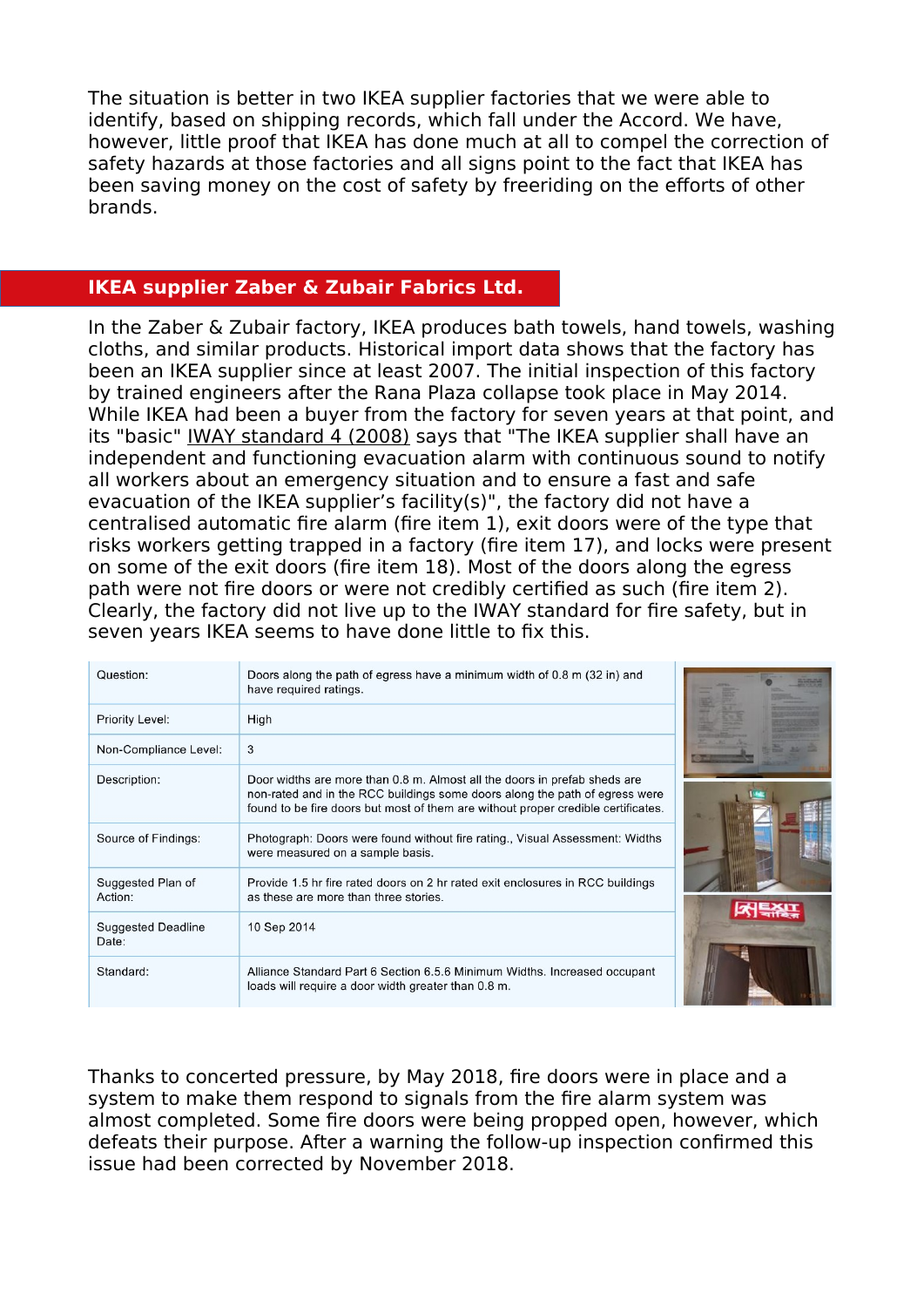While structural building safety was of particular concern in the immediate years following the Rana Plaza collapse, this was not a new concern. By 2005 at the very latest, when the Spectrum building collapsed killing 64 garment workers, IKEA should have realised that weak building integrity was a major risk in Bangladesh. Yet, at least seven years after IKEA started using the Zaber & Zubair factory, the engineers noted concerns about the "density of operation" on several floors of the building (structural item 4) and found "no program that will ensure that the designated load in each floor will not be exceeded" (structural item 5). The inspection comments show that the load of several floors was indeed too heavy. In 2018 the inspectors confirmed, following changes made in the factory, that the loading had now come within allowable limits. The inspectors also found cracks on several walls (structural items 3 and 24), which were repaired by early 2016. All of these repairs were required, and made, under a programme that IKEA has consistently refused to ioin.

In the [2008 IWAY standard,](https://www.ikea.com/ms/en_TH/about_ikea/pdf/SCGlobal_IWAYSTDVers4.pdf) the company writes: "The IKEA supplier shall ensure that other hazards in the workplace of an immediate nature are avoided. (...) Examples of other occupational hazards of an immediate character include but not limited to: (...) Dangerous electrical wires or ungrounded machines." Nevertheless, electrical inspections in 2014 showed indications of overheating in the electrical wiring (electrical item 4), concerns about how the wires and lighting fixtures were installed (e.g. electrical item 9), insufficient insulation of wires (electrical item 11), and lack of proper identification of electrical cables (electrical item 16). Furthermore, the engineers found that the electrical switchgear and panel board were not regularly inspected (electrical item 18). Despite IKEA's explicit mention of electrical wires in IWAY, the wiring of its supplier factory of seven years was not up to standard at all. The monitoring and framework, that in the years after 2014 made it possible to identify and remediate these issues, lacked IKEA's participation and financial contribution. Instead, the work was offloaded on other buyers at the factory, which did join the Accord, including Tchibo, Inditex (Zara), New Look, Woolworths, Lidl, Mango, Carrefour, Tesco, and Ellos Group. German brand Tom Tailor, and most likely several US brands, have also been freeriding with IKEA on these other brands' efforts in this particular factory.

#### **IKEA supplier Noman Terry Towels**

[Noman Terry Towels](http://www.nomangroup.com/nttml/) has been an IKEA supplier factory since [at least 2014. The](https://www.slideserve.com/cally-carlson/noman-terry-towel-mills-limited) [factory produces](https://www.slideserve.com/cally-carlson/noman-terry-towel-mills-limited) towels, washing cloths, bath robes and other items. At the first inspection after Noman Terry Towel became integrated into the Accord, independent engineers highlighted 91 outstanding issues to be remediated. Several of these required immediate correction in order to avert high risk of a dangerous situation.

The initial inspection of this factory in June 2015 found that some of the exits of the factory were closed by doors that could easily trap workers inside the factory while not providing any fire protection (fire item 9). Furthermore, the engineers were concerned about overloading (structural item 4), saying: "there was no design document or analytical report which can confirm the load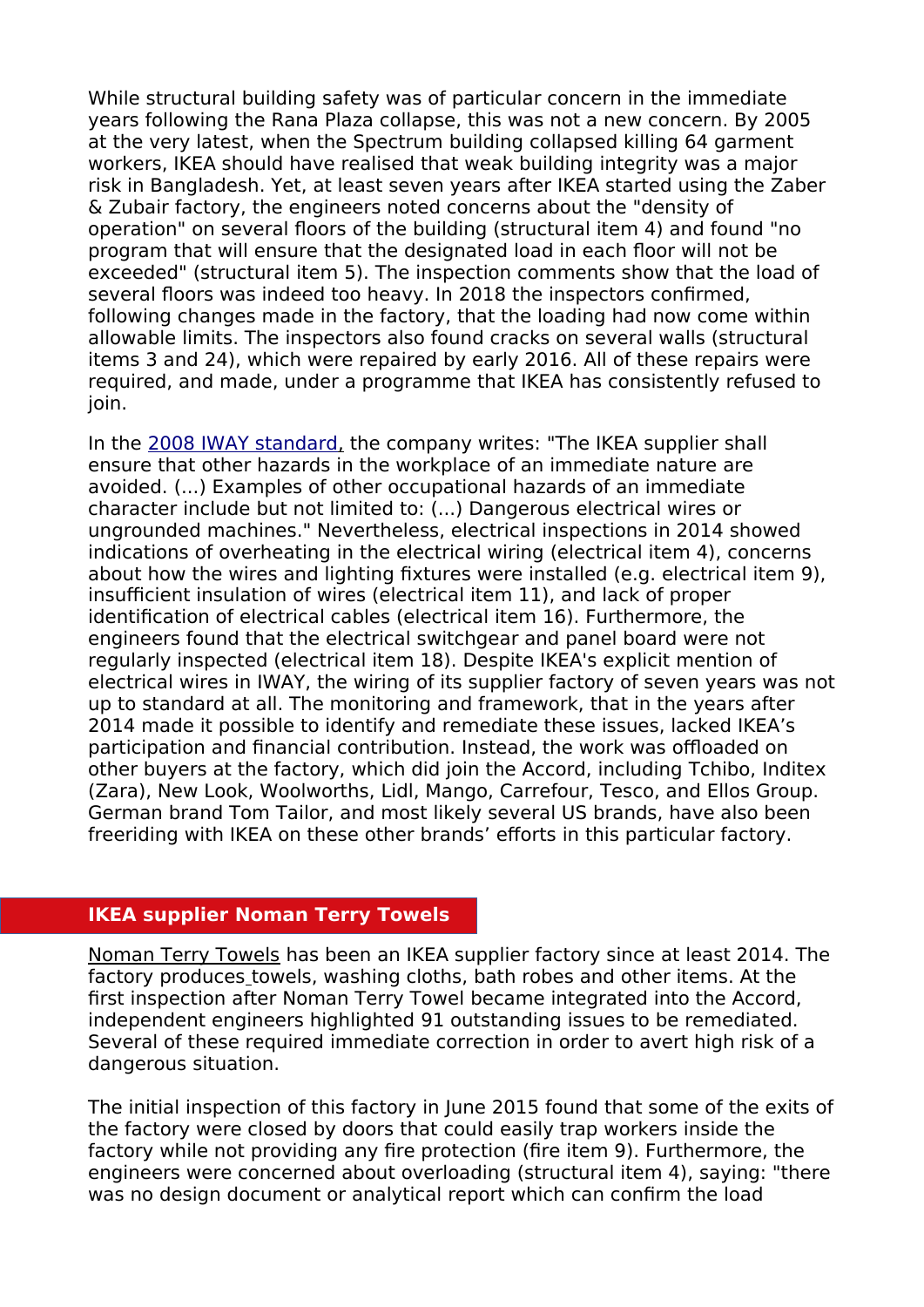capacity." This plan was later developed and progress was noted on every inspection, but there remained small infringments even on the latest check (structural item 9). While the Accord actively continues to pursue and remediate this issue, it remains unclear whether IKEA even is aware of it.

The engineers also found that the factory could not prove regular inspection of the electrical system (electrical item 4), one of the transformers was leaking oil (electrical item 6), cables were not properly identified (electrical item 15), and an electrical distribution box was placed next to the washing section with a risk of water entering into it (electrical item 13). In one instance a door mat was present instead of an rubber electrical insulation mat of the type meant to keep workers safe (electrical item 22). By 2018, thanks to the Accord, all these issues had been remediated and verified as such by trained engineers.

Although significant progress has been made in these two factories as a result of the Accord, it remains imperative that IKEA sign the Accord in order to uphold workplace safety in these two factories. Workplace safety requires continuous work. Without regular and unannounced inspections, factory management can at any time pile boxes in front of fire exits or reapply locks on doors. Without a well-functioning complaint mechanism, and with rampant repression of union rights commonplace in Bangladesh, garment workers typically have nowhere to turn to raise their safety concerns if their managers do not listen. Regular inspections by trained engineers make factory owners aware of the dangers of such behaviour and ensure that remediation follows, as not complying would have real consequences due to the binding nature of the Accord. The Accord's actions in Zaber & Zubair to ensure proper use of the fire-rated doors showed this work in action. Additionally, both factories, according to the latest inspection reports, still need to finalise essential items, such as ensuring there is a functional fire alarm in case of Zaber & Zubair and finishing the installation of an automatic sprinkler system at Noman Terry Towels (fire item 27). By signing the Accord, IKEA can contribute to ensuring the completion of these final remediations. Currently, however, IKEA is leaving all the pressure and costs to its competitors in the factory including Swedish brands H&M and Ellos group, Dutch retailer Zeeman, German low-cost supermarket LIDL, Norwegian brand Varner, French supermarket Carrefour, and Australian Woolworth group.

### **Levi's**

According to its latest factory list from the first quarter of 2022, Levi's has 21 supplier factories in Bangladesh. Levi's did not sign the previous Accords of 2013 and 2018.

Levi's writes in its [2020 sustainability report](https://www.levistrauss.com/sustainability-report/community/supply-chain-going-beyond-compliance/) that "the number of factories producing our products in Bangladesh was [before Rana Plaza] and remains low. Even so, we took stronger action in the aftermath of the Rana Plaza collapse to assess health and safety practices and building integrity of our suppliers and to publicly disclose this information. This led to continued supply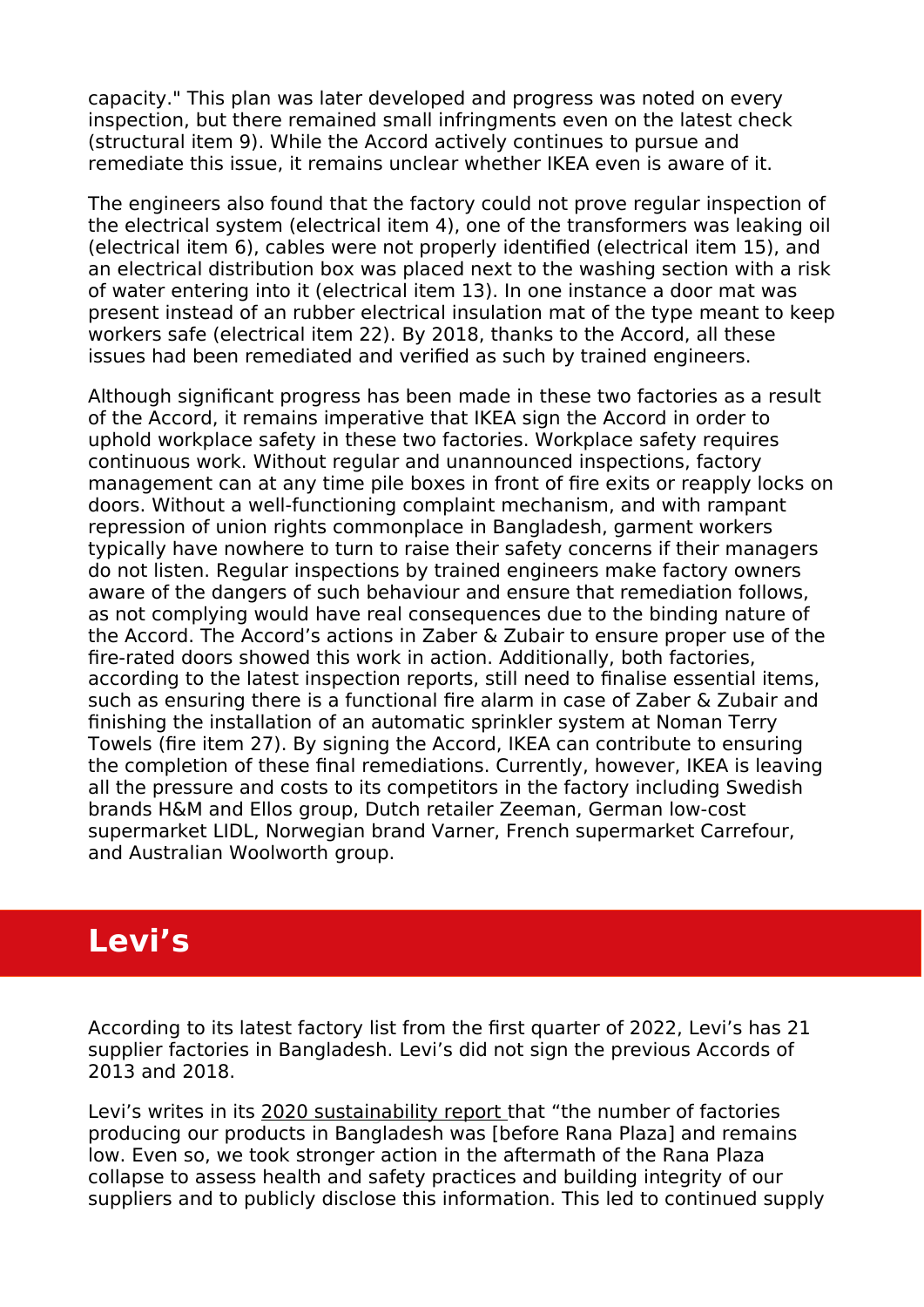chain health and safety improvements. Factories supplying to LS&Co. [Levi's Strauss & Co] in Bangladesh are assessed annually with additional emphasis on fire safety and electrical and building stability." Despite these claims, Levi's, whose factory lists from March 2013 show that it was sourcing from 13 factories at the time of the Rana Plaza collapse, has since expanded the amount of factories it buys from in Bangladesh considerably.

In response to an earlier call to sign the Accord, Levi's spokespeople in November 2021 [stated](https://globaltextilesource.com/news/labor-campaigners-push-levis-to-sign-garment-worker-safety-accord) that "in 2009, we forbade working with suppliers operating in multi-level, multi-owner buildings, where safety standards are difficult to enforce." While this statement could create the impression that Levi's does not source from the typical multi-storey building that most garment factories are housed in in Bangladesh, this is not at all the case. Of all the factories where we could verify (18 out of 21 factories), only one factory was not a multi-storey building. Levi's statement only means that Levi's does not source from buildings in which there are multiple factories owned by different owners located within the same building. While this policy avoids one riskfactor, it does not say anything about the structural integrity of the factories they source from, nor about any fire or electrical safety risks. Our research shows that even after years of sourcing by Levi's, its supplier factories scored very poorly on many safety indicators.

#### **Levi's supplier Medlar Apparels**

Levi's is a buyer at Medlar Apparels, located in the same Dhaka district as the Rana Plaza building, since at least 2009. [This document](https://www.levistrauss.com/wp-content/uploads/2019/04/Bangladesh-Building-Integrity-and-Fire-Safety-2019_final.pdf) on Levi's website shows that Levi's was commissioning audits at Medlar before the Accord did: in 2011 (electrical audit) and 2013 (fire safety & building stability).

Nevertheless, the initial inspection report of the same factory from November 2013 on the Accord website shows that boilers were not separated from the work floor (fire item 13), doors could be locked trapping workers inside (fire item 4), some fire doors were insufficient (fire item 9), electrical wires were prone to overheating (electrical item 4), and workers maintaining electrical systems were not properly trained (electrical item 11). By 2017, the boiler was moved to a safe location on the factory premises, locks were removed, and fire-rated doors installed. Inspections in early 2017 showed that concerns about untrained personnel and overheated wires remained, but inspections later that year and in 2018 verified these issues as finally resolved.

In the middle of carrying out these changes, there were two fire incidents (November 2016 and July 2017) that led to parts of the building needing evacuation. One of the fires was reported directly to the Accord complaint [mechanism](https://bangladeshaccord.org/safety-complaints) by a worker. The factory was inspected immediately and the factory was required to undergo a set of additional safety remediations.

Levi's signature on the Accord could be crucial in remediating the last outstanding items in the factory including fighting the habit of storing goods in exit stairs and verifying the factory's alarm and sprinkler installation (fire item 2, 7 among others), as well as to ensure that some newly built additional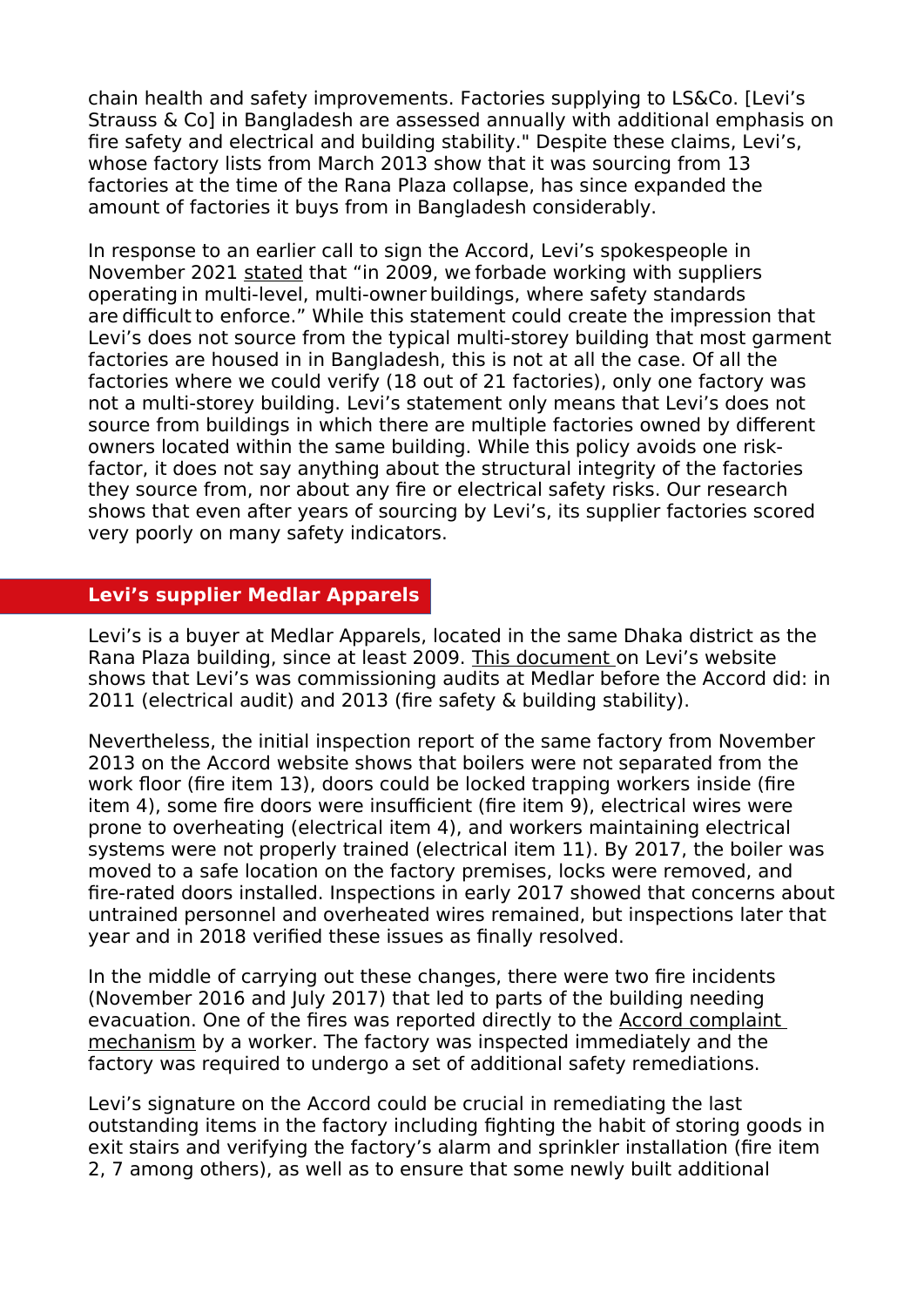structures (structural item 16), which still required assessment as of December 2021, are meeting the Accord's safety standards.

These past and future fixes were and are made under the auspices of an initiative that Levi's failed to join. It is, however, hardly the only buyer at the factory that is freeriding on the Accord; VF Corporation (The North Face, Vans) and Kontoor brands (Lee, Wrangler) also source from this factory without contributing to the Accord.

#### **Levi's supplier Kenpark Bangladesh**

Kenpark Bangladesh (Pvt) Ltd (Unit 1) in Bangladesh's port city Chattogram has been a Levi's supplier since 2011. Three years later, upon the first inspection on 26 February 2014, this factory was proven to suffer from a plethora of safety issues. Engineers noted a range of structural building safety issues in the three-storey building. This included significant corrosion at the base of a column (structural item 1) and in many other places in the building (structural item 7, 8) as well as concerns about other columns holding up the building, which to the engineers appeared not appropriate for the structure (structural item 2, 3). Remediation of the first items was verified in 2016 and while retrofitting on the other columns started shortly after the findings, Accord engineers had to return multiple times until 2019 to ensure that all paperwork related to the factory's load structure was in order.

| Question:                          | Are junction boxes and other electrical devices provided with covers?                                                                                                                                                     |  |
|------------------------------------|---------------------------------------------------------------------------------------------------------------------------------------------------------------------------------------------------------------------------|--|
| Priority Level:                    | Medium                                                                                                                                                                                                                    |  |
| Non-Compliance Level:              | 2                                                                                                                                                                                                                         |  |
| Description:                       | Cable trays are not covered and full of dust, debris and lint in both washing<br>buildings (A & B).                                                                                                                       |  |
| Source of Findings:                | Photograph: cable tray without cover in washing building-A.                                                                                                                                                               |  |
| Suggested Plan of<br>Action:       | Install metallic (non-combustible) cable tray over the floor and provide metallic<br>cover on it to keep it dust and vermin proof. Establish a periodic cleaning<br>program to keep all the duct/trays/channel dust-free. |  |
| <b>Suggested Deadline</b><br>Date: | 07 Aug 2014                                                                                                                                                                                                               |  |



The electrical systems of the factory were also in a dismal state. The first inspection report found a very long list of safety hazards ranging from the installation of a distribution board in a chemical storage area next to stored flammable material (electrical item 5), overheated wires (electrical item 10), electrical cables right next to a non-insulated steam pipe (electrical item 12), and a dusty and dirty control panel (electrical item 28) – all carrying the risk of fire. Furthermore, there was no proof of regular inspection of the electrical systems (electrical item 45, 46). All these items were remediated in the years after and verified by engineers as completed in 2016 and latest 2017.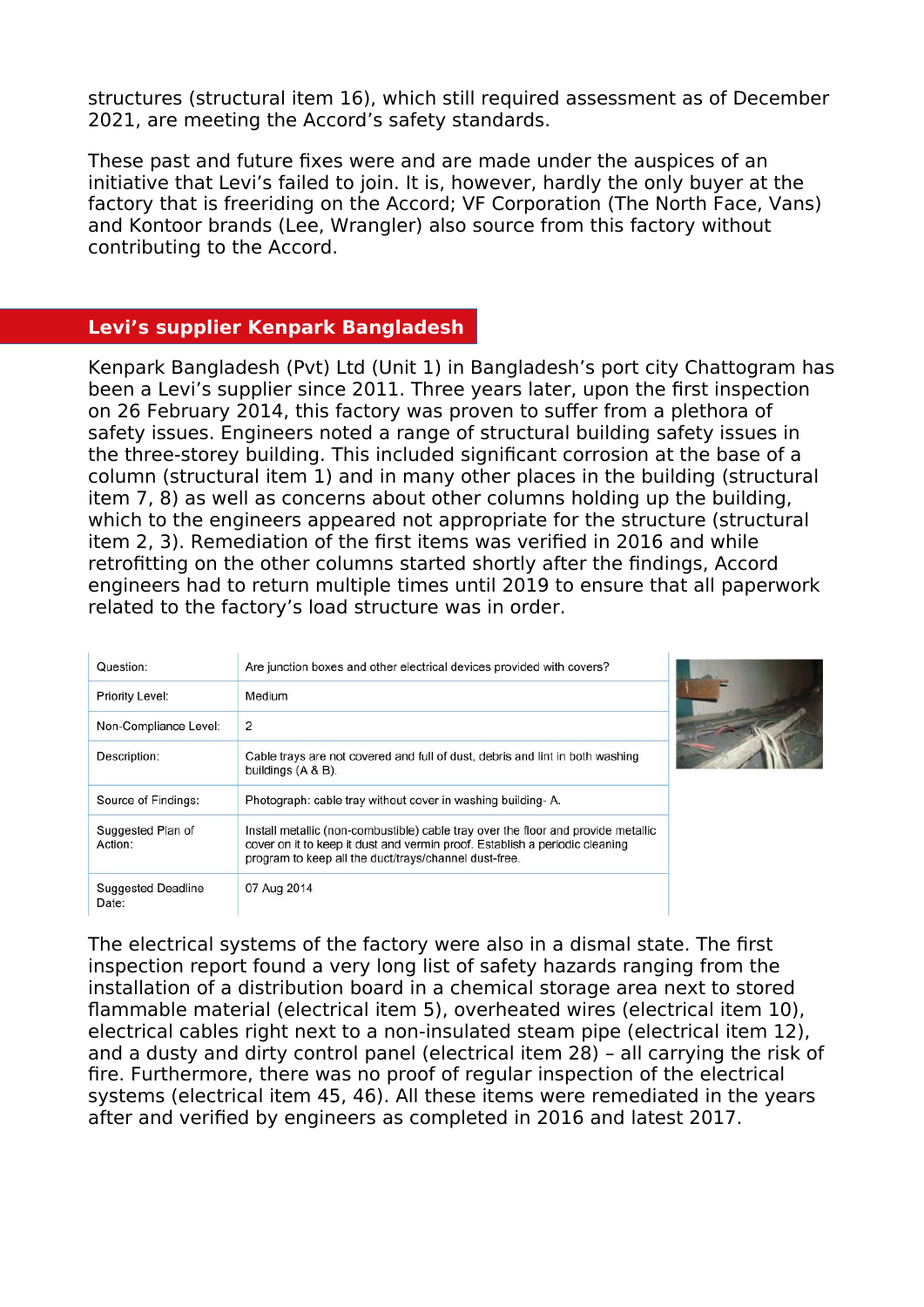| Question:                          | Are all switchboards and/or distribution boards properly grounded (earthed)?                                                                                                   |  |
|------------------------------------|--------------------------------------------------------------------------------------------------------------------------------------------------------------------------------|--|
| Priority Level:                    | Medium                                                                                                                                                                         |  |
| Non-Compliance Level:              | $\overline{2}$                                                                                                                                                                 |  |
| Description:                       | None of the distribution boards' doors have been earthed.                                                                                                                      |  |
| Source of Findings:                | Photograph: Door earthing not provided in P-32(DB-01).                                                                                                                         |  |
| Suggested Plan of<br>Action:       | Provide earth connection for doors of metallic distribution boards using green<br>cables preferably braid so that the metallic door remains at zero potential all<br>the time. |  |
| <b>Suggested Deadline</b><br>Date: | 04 Sep 2014                                                                                                                                                                    |  |



If a fire would have broken out, workers could have risked being locked inside the factory, as upon inspection locks were present on exit doors (fire item 6). Only in January 2018, after multiple reminders, the last factory door was made safe. This is only one of the examples of why regular and transparent inspections are so important: they ensure factory owners don't stop or slow down the work and are kept on alert about other dangerous practices. During an inspection in 2016, when many of the electrical issues were found to be fixed, the engineers noticed that flammable materials were not stored safely (fire item 38) and they urged the factory to correct that. Regular inspections in the factory since 2014 were needed to remind the factory management of the mandated remediations and to highlight newly found safety issues that needed correction.

Because of the lack of transparency of Levi's own auditing system and given the state the factory was in upon first inspection, which was three years after Levi's began sourcing from it, it is unlikely that Levi's significantly contributed to the many safety improvements that happened in this factory since 2014. Correction of the safety hazards was made possible by participation in the Accord of UK brands River Island and Next, Norwegian brand Varner, Japanese company Fast Retailing (Uniqlo), and the Australian retailer Target, each of which gave the necessary political support and financial guarantees to make these significant improvements. Two other US brands that are freeriding on the Accord's efforts in this factory are Columbia Sportswear and Kontoor Brands (Lee, Wrangler).